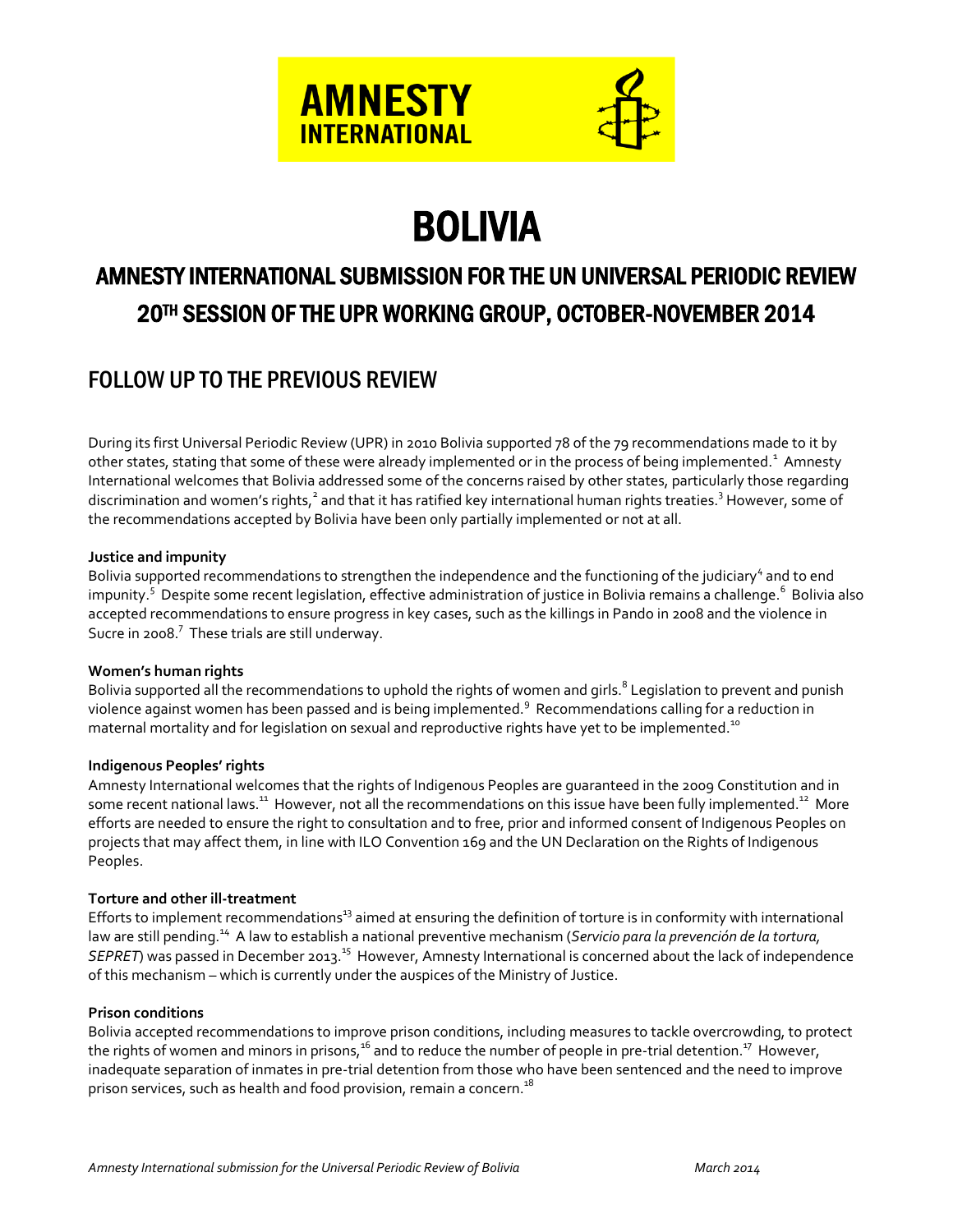# THE NATIONAL HUMAN RIGHTS FRAMEWORK

# **Reparation for past human rights violations**

The right of victims to an effective remedy and reparations for human rights violations committed during the military and authoritarian regimes in Bolivia (1964-1982)<sup>19</sup> has not yet been fully realized. In March 2004, Law 2640 on "exceptional compensation to victims of political violence during periods of unconstitutional governments" was passed*.* <sup>20</sup> This law establishes measures of reparation, such as free medical assistance, psychological rehabilitation, monetary compensation, as well as the state's obligation to honour the victims, i.e. those who suffered enforced disappearances, torture or other ill-treatment, killings or persecution and detention or who were forced into exile for political reasons.

Eight years later, in May 2012, an official list of beneficiaries was released.<sup>21</sup> Of the around 6,200 applications received, 1,714 people qualified as beneficiaries. On 30 April 2012, Law 238 established a one-off and definite payment of 20 percent of the total possible compensation under Law 2640.

National and international organizations, including Amnesty International, have expressed concerns about the lack of transparency and unfairness of the qualification process.<sup>22</sup> The conditions for qualifying for reparation are very restrictive, particularly after August 2007 when the minimum requirements were approved.<sup>23</sup> There are also concerns that the reparation process was insufficiently publicized, and that the process lacked gender sensitive measures to take account of the needs of women and girls.

Other measures foreseen in Law 2640 to ensure full reparation as required by international standards are not in place.<sup>24</sup> For instance, there is no specific physical and psychological program to support victims.<sup>25</sup> Some measures such as tributes and honors to victims have already taken place; however, not always with adequate consultation with victims and relatives. In 2013, both the UN Committee against Torture and the UN Human Rights Committee called on Bolivia to ensure the right to effective reparation and redress for victims of past human rights violations.<sup>26</sup>

## **Women's sexual and reproductive rights**

While Article 66 of the Constitution guarantees sexual and reproductive rights for women and men, this provision has not yet fully translated into the enjoyment of these rights by all. Bolivia has the second highest maternal mortality ratio in the Americas,<sup>27</sup> and according to national data, compilations related to abortion are the third most common cause of maternal mortality.<sup>28</sup> Abortion is criminalized in Bolivia except when the life or health of the woman is at risk or when the pregnancy is the result of rape or incest. $^{29}$ 

Until recently, judicial authorization for the abortion was required to avoid criminal proceedings. According to criminal law experts in Bolivia, judges rarely allow termination of pregnancy, usually citing conscientious objection for religious and moral reasons. Thus, in practice, judicial authorization represented an obstacle to accessing abortion even in cases where it was not penalized. In February 2014, the Plurinational Constitutional Court decided that the request for judicial authorization was unconstitutional.<sup>30</sup> Amnesty International welcomes this as is a step towards eliminating barriers to accessing safe abortion which will need to be monitored to measure its impact.

Amnesty International also welcomes the state's efforts to recognize women's sexual and reproductive rights in the Strategic National Plan on Sexual and Reproductive Health 2009-2015.<sup>31</sup> However, according to reports, implementation of the Plan remains a challenge due to lack of resources and regulations. Further, Amnesty International is concerned about the lack of progress to pass a bill on sexual and reproductive rights guaranteeing the right to receive information about sexual and reproductive health services to prevent unplanned or unwanted pregnancies and the right to sexual education in schools, among other provisions.

## **Regulation of Non-Governmental Organisations (NGOs)**

In March 2013, Law 351 established the requirements for NGOs, foundations and other non-profit entities working in more than one of the state's departments to operate legally.<sup>32</sup> One requirement is that the statute of the organisation must be submitted to the government, specifying the organisation's "contribution to the economic and social development" of the state.<sup>33</sup> A subsequent regulation passed in June 2013 adds that the statute has to specify the full extent of the activities aimed at contributing to the economic and social development of Bolivia, taking into account the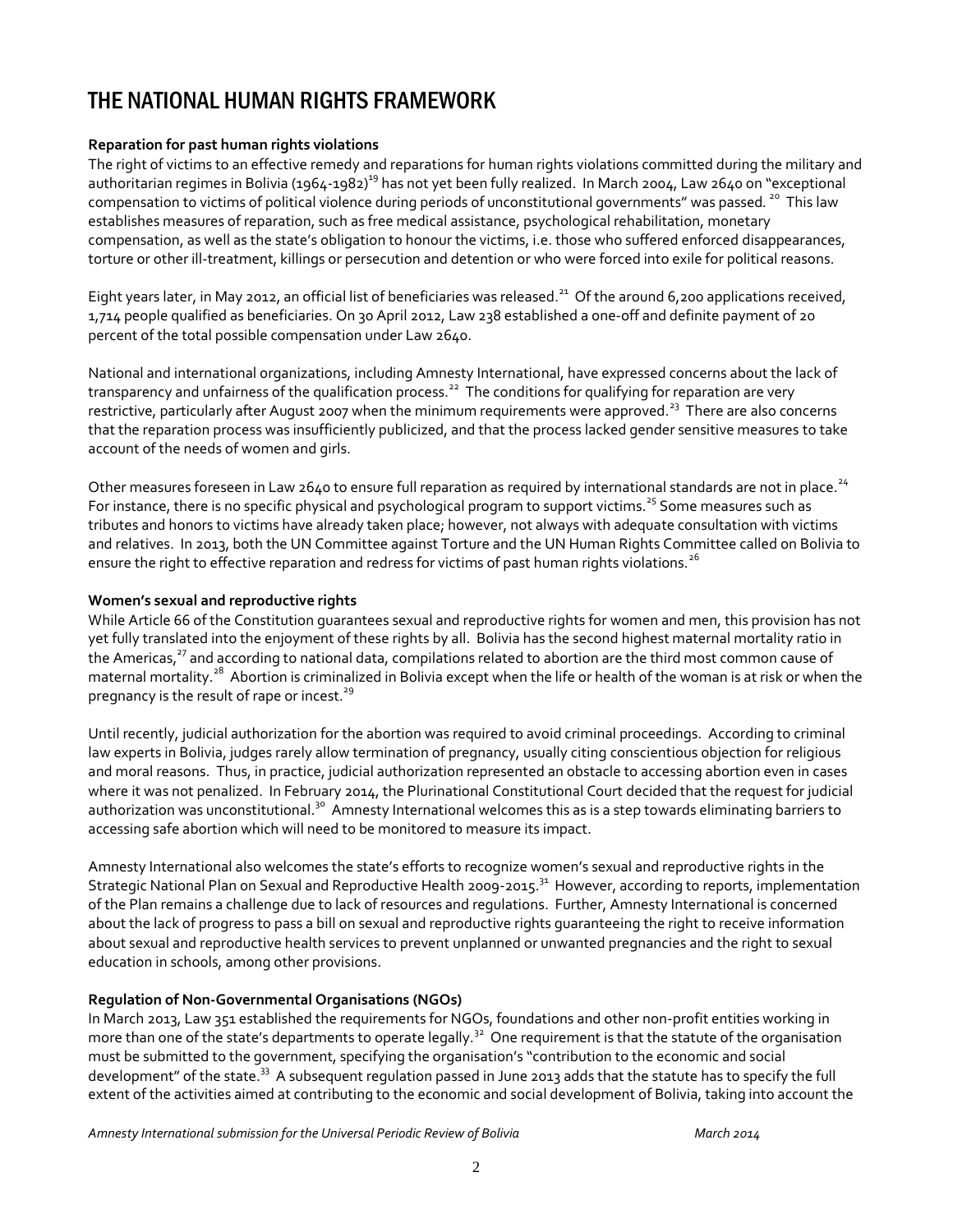features of the national planning and national and sectorial policies.<sup>34</sup> According to the regulations, organisations that fail to meet these requirements lose their legal identity.<sup>35</sup> Amnesty International and other organizations are concerned that these requirements may present an obstacle to the work of non-profit entities if there is no clear definition of what contributing to economic and social development means.<sup>36</sup>

# THE HUMAN RIGHTS SITUATION ON THE GROUND

# **Justice and reparation for past human rights violations**

Amnesty International is concerned at the continued lack of investigations into human rights violations committed during the military and authoritarian regimes (1964-1982) and the persistent delays in bringing to justice those responsible. Attempts by prosecutors to investigate cases of enforced disappearance have encountered serious obstacles, including lack of access to military files that could shed light on the whereabouts of those who were forcibly disappeared. Despite several court orders and a resolution passed by the Ministry of Defence, military files have still not been fully opened.<sup>37</sup> Bolivia made a voluntary commitment during its last UPR review to facilitate access to information relating to human rights violations committed in the past,  $3^8$  but no progress has been made.

For years, victims and relatives of victims have been calling for the creation of a truth commission. In December 2013, a bill to set up such a body was discussed in the Legislative Plurinational Assembly; however, it was not passed because some victims expressed concern about the lack of consultation.

Some progress has been made in relation to events in El Alto in 2003 known as 'Black October' in which 67 people died and more than 400 people were injured during protests. In August 2011, the Supreme Court convicted seven former highranking officials for their part in these events. Former President Gonzalo Sánchez de Lozada and two of his ministers, who fled to the USA soon after the violence, are still facing extradition proceedings. In other high profile cases, such as the September 2008 'Pando massacre' in which 13 mostly peasant farmers were killed and the so-called '24 May' case in 2008, progress has stalled.

Investigations and sanctions for human rights violations are also affected by deep-rooted structural problems within the judiciary. In recent years, Bolivia has taken steps to strengthen the capacity of the judiciary, including its independence and impartiality. Members of the high courts are now elected by universal suffrage. <sup>39</sup> Delays in judicial proceedings and allegations of corruption involving prosecutors and judges, remain a concern.<sup>40</sup>

# **Indigenous Peoples' rights**

The controversy around the government's plan to build a highway across the Isiboro-Sécure Indigenous Territory and National Park (*Territorio Indígena y Parque Nacional Isiboro-Sécure*, TIPNIS)<sup>41</sup> highlights that the right to consultation and free, prior and informed consent is yet to be fully respected.

At first, the government wanted to go ahead with the project without consulting the Indigenous communities affected as required by international standards and norms. Following a protest march in September 2011 against the highway a law halting construction of the highway was passed in October 2011. During the march, scores of people were injured when the police used tear gas and truncheons. Investigations into police violence on this occasion are still ongoing.

In February 2012, there was another protest this time by supporters of the highway, and a further law was passed calling for consultation with Indigenous Peoples in the TIPNIS. In June 2012, the Plurinational Constitutional Court ruled that the consultation should go ahead after agreeing the process with the affected communities. In July 2012, the consultation started with some of the communities. According to official reports of the consultation, most of the communities were positive about the construction of the highway, although subject to certain conditions, such as reaching agreement with representatives of all the communities on the design of the highway.<sup>42</sup> The construction of the highway is currently suspended and the authorities are focusing on eliminating extreme poverty in the park.<sup>43</sup>

A bill on consultation with Indigenous Peoples is currently under discussion between the government and several organizations in Bolivia. However, organizations such as *Consejo Nacional de Ayllus y Markas del Qullasuyu* (CONAMAQ)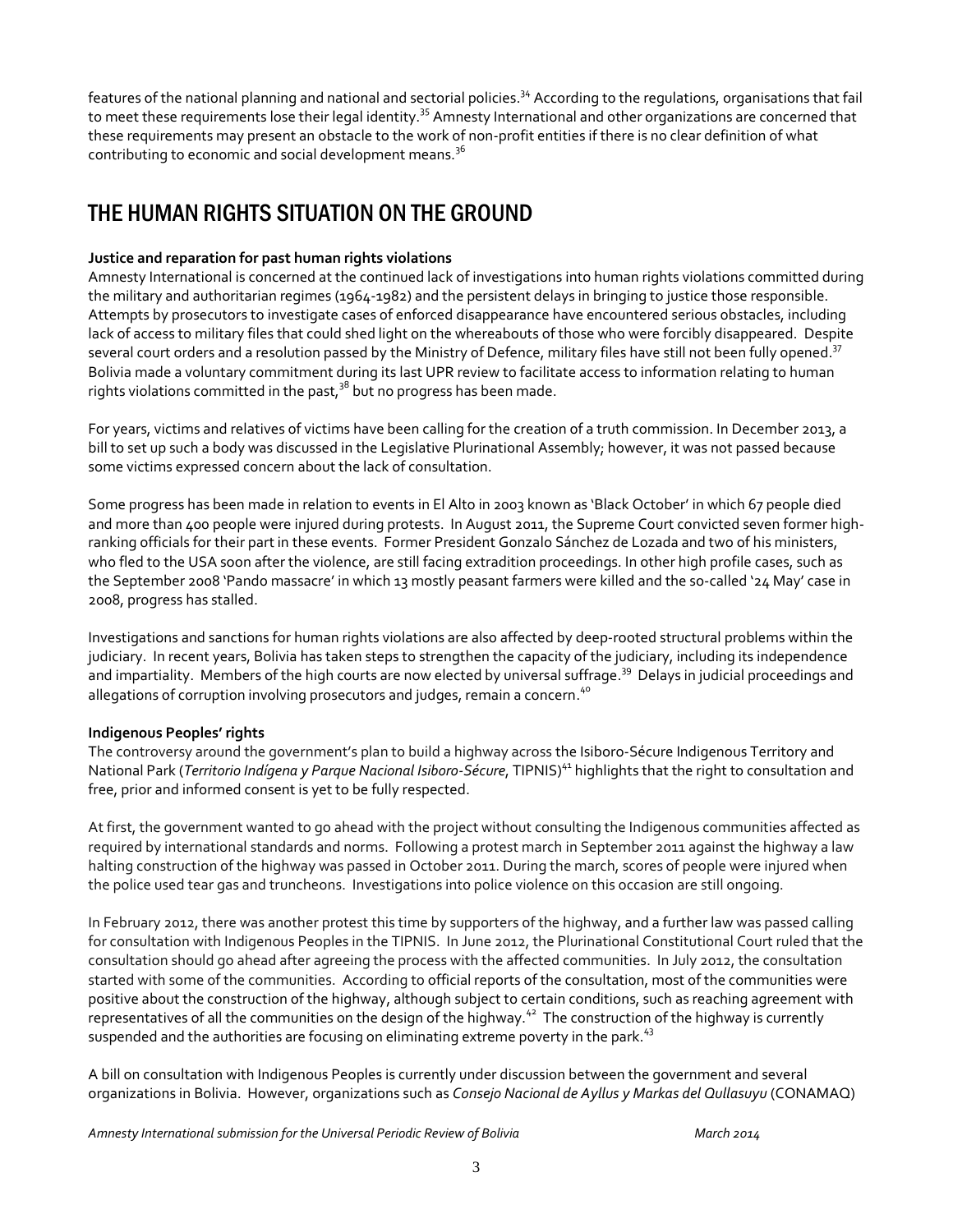have informed Amnesty International that they disagree with the bill and that they do not consider that they were consulted in a meaningful way.

## **Prison conditions**

Poor prison conditions is a key human rights concern in Bolivia. In 2010, the prison occupancy rate in Bolivia was 233 percent, the second highest in the Americas.<sup>44</sup> Data provided to Amnesty International in May 2013 indicates that the total prison population – distributed over 55 detention centres – was 14,441 inmates. Information provided by the General Directorate of Penitentiary Regime (*Dirección General de Régimen Penitenciario*) indicates a 137 percent increase in the prison population between 2003 and 2013. Reports further indicate that approximately 80 percent of all detainees in Bolivia in 2012 were in pre-trial detention,<sup>45</sup> one of the highest rates in the region.<sup>46</sup>

Delays in concluding trials within a reasonable time, as well as the excessive use of pre-trial detention and the limited use of alternatives to detention, all contribute to prison overcrowding. In the last two years, Presidential Decrees declaring pardons and amnesties have attempted to deal with over-population in prisons.<sup>47</sup> Although some inmates have benefited, the decrees have not yet reduced overcrowding as expected. $48$ 

Amnesty International is also concerned at the conditions in detention centres, including inadequate separation between those in pre-trial detention and those who have been sentenced, and poor health and food provisions. Local organizations have raised concern about children living with their parents in prison, including the impact this may have on their lives, personal security and education.<sup>49</sup> Article 26 of Law 2298 states that children under six years old can live with their parents in prison. However, according to reports, more than half of the children who live in prisons exceed that age<sup>50</sup> and there are no measures to ensure adequate living conditions for those children.

#### **Human Rights Defenders**

The work of human rights defenders has come under risk in recent months. Statements by authorities<sup>51</sup> questioning the work carried out by national and international civil society organizations raise concerns about Bolivia's commitment to protecting and guaranteeing the right to freedom of expression, assembly and association.<sup>52</sup> Amnesty International has received information indicating that the government policies may favour those organizations that are perceived as aligned to the government's plans, while de-legitimizing the work of other organizations.<sup>53</sup>

# RECOMMENDATIONS FOR ACTION BY THE STATE UNDER REVIEW

#### **Amnesty International calls on the government of the Plurinational State of Bolivia to:**

#### *Justice and reparation for human rights violations*

- Strengthen mechanisms to provide truth and justice to victims of human rights violations committed between 1964 and 1982, including by undertaking prompt, independent and impartial investigations to bring those responsible to justice;
- Guarantee that any proposed truth commission satisfies the requirements of independence and autonomy, as required by international standards, $54$  and that it will not replace judicial proceedings;
- Ensure full and effective reparation for victims of past human rights violations, including setting up a fair and transparent mechanism to review applications submitted under Law 2640;
- Guarantee access to classified military files that could clarify cases of enforced disappearances, killings and other human rights violations committed between 1964 and 1982;
- Create and implement mechanisms in the judiciary to address the backlog of cases, including by providing resources and capacity to reduce delays in the administration of justice.

#### *Sexual and reproductive rights*

Reform the Criminal Code to decriminalize abortion in all circumstances, and to ensure that women and girls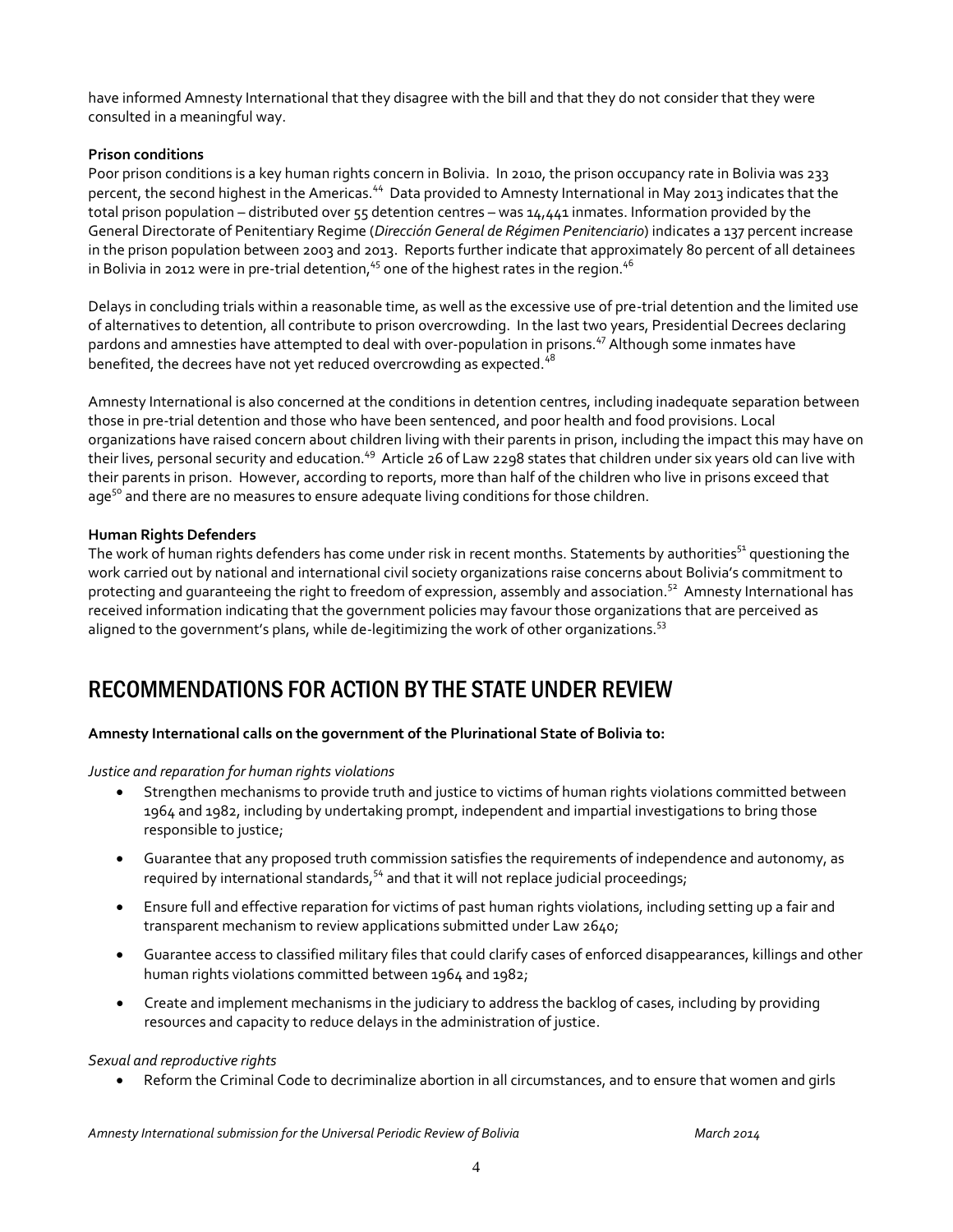seeking or obtaining an abortion, as well as the medical practitioners providing it, are not subject to criminal sanctions;

- Eliminate all practical barriers to safe and legal abortion and ensure that sexual and reproductive health services are available to all girls and women;
- Provide adequate resources for the full and effective implementation of the Strategic National Plan on Sexual and Reproductive Health 2009-2015, in particular access for women and girls to information regarding contraception;
- Promptly adopt the bill currently under discussion on sexual and reproductive rights, in line with Bolivia's international obligations under the Convention on the Elimination of All Forms of Discrimination against Women.

#### *Indigenous Peoples' rights*

- Ensure that legislation on the right of Indigenous Peoples to consultation and free, prior and informed consent is in line with international human rights obligations, and that all representatives of Indigenous Peoples are part of the consultation process on this legislation;
- Guarantee that any decision around the construction of the highway in the Isiboro-Sécure Indigenous Territory and National Park (TIPNIS) will not go ahead until concerns highlighted by the affected communities during the consultation process in 2012 are fully addressed;
- Ensure that allegations of excessive use of force by the police during the Indigenous march in September 2011 are promptly and independently investigated and that those suspected of criminal responsibility are brought to justice.

#### *Prison conditions*

- Improve prison conditions, including by tackling overcrowding and considering gender perspectives in any measure undertaken, in accordance with international law and standards such as the UN Standard Minimum Rules for the Treatment of Prisoners;
- Take appropriate steps to ensure the specific needs of children living with their parents in prison, including measures to ensure their safety, adequate living conditions and access to education, as required by international law, including the Convention on the Rights of the Child.

#### *Torture and other ill-treatment*

 Ensure that the definition of and sanction for torture in the Criminal Code is consistent with the UN Convention against Torture and Other Cruel, Inhuman or Degrading Treatment or Punishment and that the implementation of the national preventive mechanism is in line with its Optional Protocol.

#### *Human rights defenders*

- Review Law 351 and Supreme Decree 1597 to ensure that requirements for NGOs and non-profit entities to operate legally does not hamper their independence or their capacity to undertake their legitimate work;
- Foster an environment in which human rights defenders can freely carry out their legitimate human rights work and publicly recognize human rights defenders as legitimate and vital actors in society.

# **ENDNOTES**

 $\overline{a}$ 

<sup>1</sup> Human Rights Council, *Report of the Working Group on the Universal Periodic Review of the Plurinational State of Bolivia*, A/HRC/14/7, 9 June 2010.

2 Law 045 Against Racism and all forms of Discrimination, 8 October 2010 (*Ley contra el Racismo y todas las formas de discriminació*n). Also, in 2011 a National Committee against Racism and other forms of Discrimination was established as well as other committees in Chuquisaca y Tarija. Law 348 to guarantee women's right to a life free of violence, 20 June 2013 (*Ley integral para garantizar a las*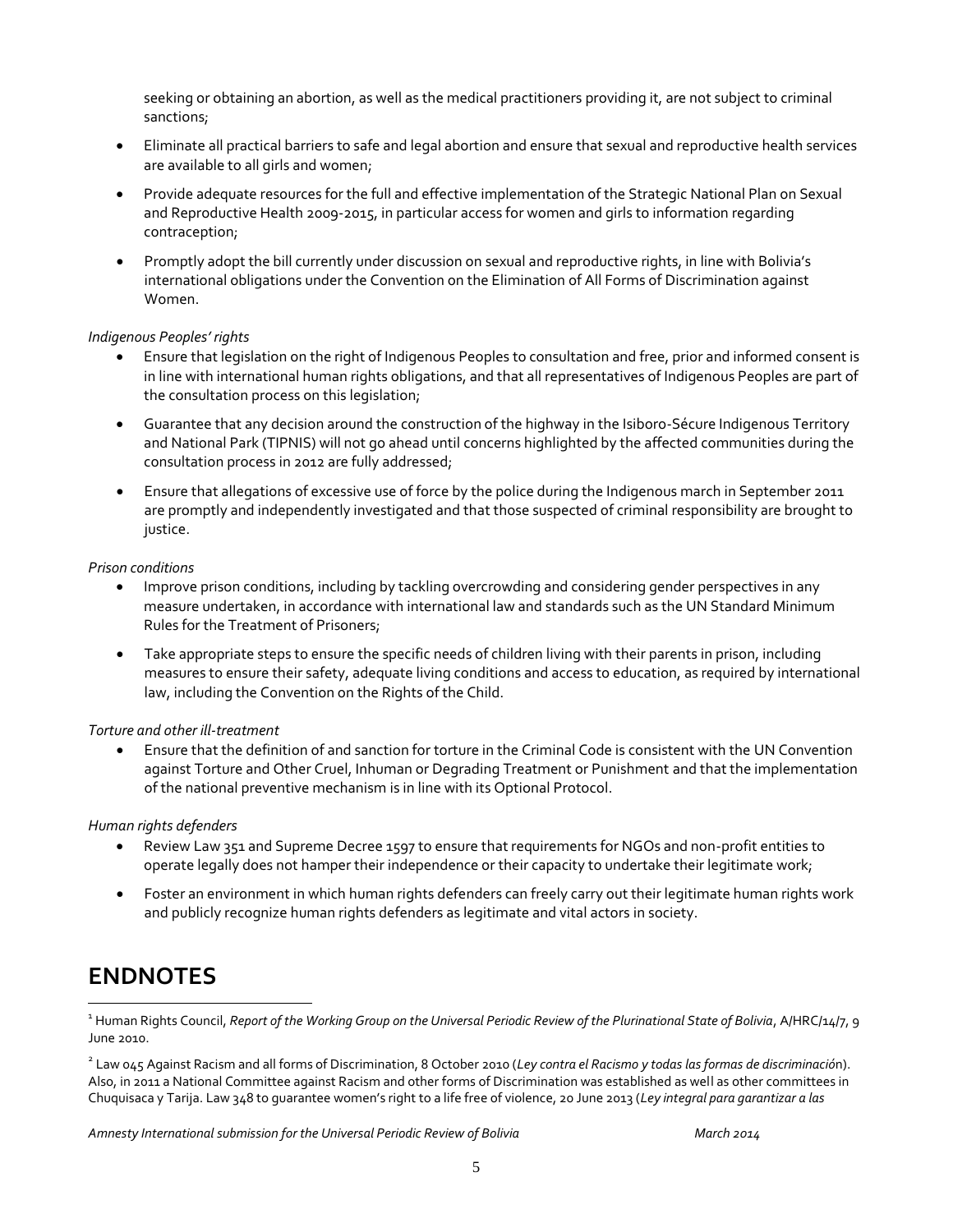$\overline{a}$ *mujeres una vida libre de violencia*) and Law 243 Against the harrassement and political violence against Women, 28 May 2012 (*Ley contra el Acoso y la Violencia Política contra las Mujeres*).

<sup>3</sup> On 12 July 2013 Bolivia ratified the Second Optional Protocol to the International Covenant on Civil and Political Rights and on 13 January 2012 Bolivia ratified the Optional Protocol to the International Covenant of Economic, Social and Cultural Rights.

<sup>4</sup> A/HRC/14/7 recommendations 98.39 (Slovakia, Turkey, Slovenia and France), 98.40 (Italy, Denmark, Germany and United Kingdom), 98.42 (Algeria, United Sates of America), 98.43 (Norway, Netherlands and Canada), 98.44 (Nicaragua), 98.47 (Switzerland).

<sup>5</sup> A/HRC/14/7 recommendation 98.51 (Sweden).

 $^6$  Report of the United Nations High Commissioner for Human Rights on the activities of her office in the Plurinational State of Bolivia, 5 March 2013, A/HRC/22/17/Add.2 paras 44-55. Human Rights Committee, Concluding Observations on Bolivia, paras. 19, 22, CCPR/C/BOL/CO/3, December 2013.

 $^7$  A/HRC/14/7 recommendation 98.51 (Austria and United Kingdom)

 $^8$  A/HRC/14/7 recommendations 98.4 (Mexico and Guatemala), 98.5 (Mexico), 98.6 (Argentina, Belarus), 98.20 (Brazil, Netherlands), 98.22 (Kyrgyzstan), 98.25 (Egypt), 98.30 (Slovenia), 98.31 (France, Netherlands and Azerbaijan), 98.33 (Costa Rica), 98.47 (Switzerland) and 98.57 (United Kingdom).

<sup>9</sup> See note 2.

<sup>10</sup> A/HRC/14/7 recommendations 98/32 (Spain), 98.67 (Chile and Turkey), 98.69 (Sweden and Colombia), 98.70 (Colombia).

 $11$  See 2009 Constitution articles 30, 352 and 353, among other provisions that recognize indigenous peoples' rights. Se also, Law 045 Against Racism and all forms of Discrimination, 8 October 2010.

 $^{12}$  A/HRC/14/7 recommendations 98.21 (Azerbaijan), 98.22 (Kirgizstan), 98.45 (Slovenia and Canada), 98.46 (Netherlands, Austria and Switzerland), 98.74 (Norway), 98.75 (Pakistan), 98.76 (Venezuela), 98.77 (Germany).

 $13$  A/HRC/14/7 recommendation 98.27 (Argentina).

<sup>14</sup> A process to reform the criminal code that is currently underway would include changes in the definition of torture under article 295 of the criminal Code. The UN Committee against Torture has highlighted concerns about the flaws of this draft bill as it "does not cover acts of torture carried out in order to intimidate or coerce a third person or acts committed by a person other than a public official who is acting in an official capacity" and reiterated its call to incorporate appropriate penalties that take into account the grave nature of the crime. See UN Committee against Torture Concluding Observations CAT/C/BOL/CO/2, June 2013, para. 8.

<sup>15</sup> Law 474, 30 December 2013, *Ley del Servicio para la prevención de la tortura*.

 $16$  A/HRC/14/7 recommendation 98.28 (Italy, Turkey and Slovakia).

<sup>17</sup> A/HRC/14/7 recommendation 98.49 (Austria).

<sup>18</sup> UN Office of the High Commissioner in Bolivia, 2012 Report on Bolivia, A/HRC/22/17/Add.2, para. 72; Bolivian state report to the Human Rights Committee, CCPR/C/BOL/3, para. 104; UN Human Rights Committee, Concluding Observations on Bolivia, CCPR/C/BOL/CO/3, December 2013, para. 20; 2012 Bolivia Ombudsman report, page 48. Also in September 2012 a general regulation for the penitentiaries (*Reglamento General de Centros Penitenciarios, Res. Ministerial 190/2012*), this is the first attempt to regulate the rights and duties of the persons deprived of liberty and personnel working in the prisons to ensure the safety in the prisons.

<sup>19</sup> According to the reports by the association of relatives of enforced disappeared victims in Bolivia, ASOFAMD, during these years approximately 150 disappeared. According to information received by Amnesty International during that period, approximately 200 people were killed, around 5.000 suffered were arbitrary detention and 20.000 went into exile. See Amnesty International *'No me borren de la historia'. Verdad, justicia y reparación (1964-1982),* AMR 18/002/2014, March 2014.

<sup>20</sup> Law 2640, 11 March 2004, *Resarcimiento excepcional a víctimas de la violencia política en períodos de gobiernos inconstitucionales*.

 $21$  Supreme Decree No 1211, 1 May 2012.

<sup>22</sup> The process was carried out by two commissions: Law 2640 created the inter-institutional National Commission for Redress of the Victims of Political Violence (*Comisión Nacional para el Resarcimiento a Víctimas de Violencia Política, CONREVIP*). In 2009 CONREVIP was replaced by the Technical Qualification Commission (*Comisión Técnica de Calilficación, COMTECA*) under the authority of the Ministry of Justice.

<sup>23</sup> Supreme Decree No 29214, 2 August 2007 about the Minimum Requirements to Qualify for Compensation *(Requisitos Mínimos de Calificación de Hechos Resarcibles*).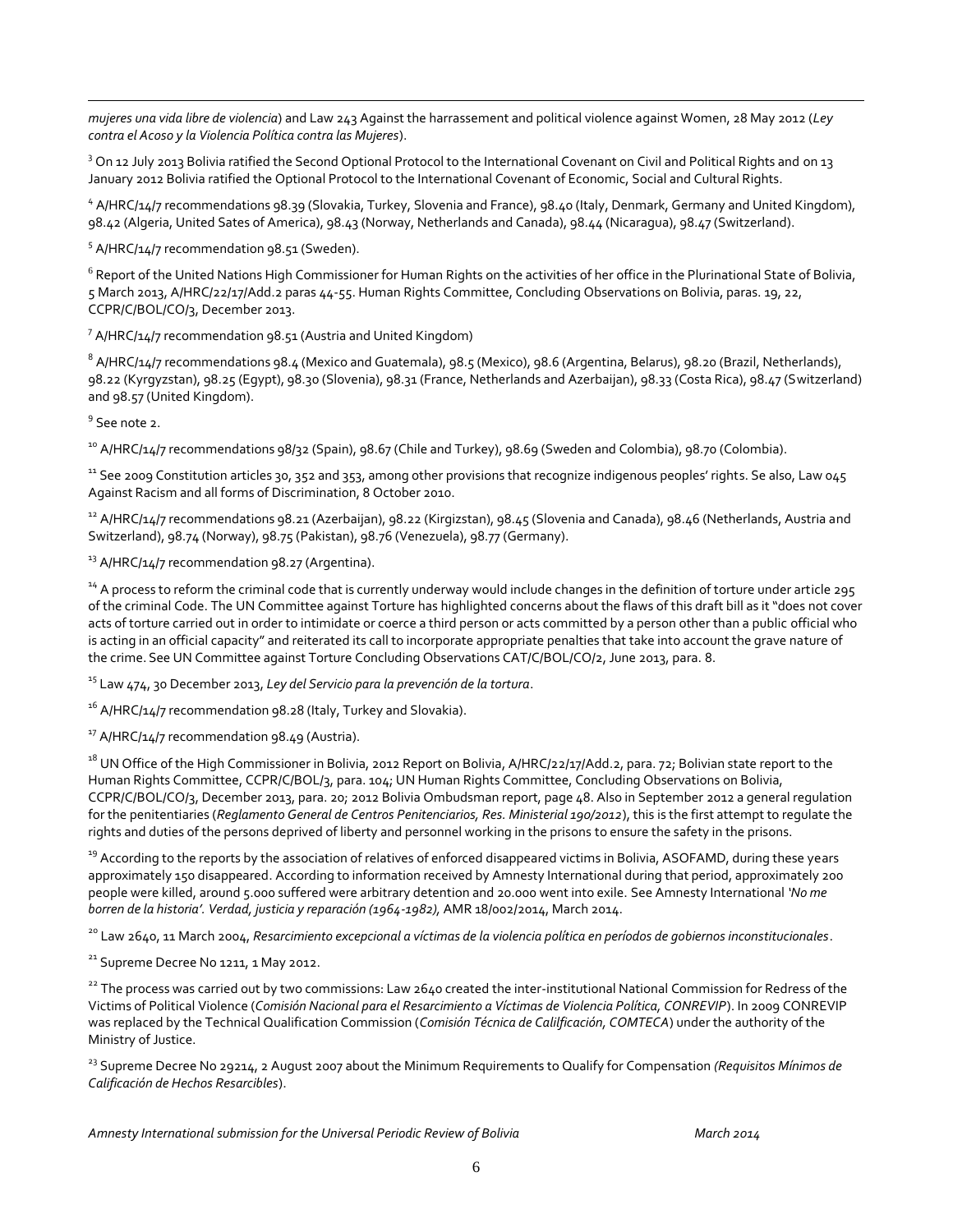**<sup>24</sup>** UN Basic Principles and Guidelines on the Right to a Remedy and Reparation for Victims of Gross Violations of International Human Rights Law and Serious Violations of International Humanitarian Law, UN General Assembly Resolution 60/147, 16 December 2005, paras. 15-20.

<sup>25</sup> Bolivian authorities have explained Amnesty International that victims can all have access to medical health via the general health service and the Elderly Social Insurance – one of the problems is that this service does not include, for example, prosthesis.

<sup>26</sup> UN Human Rights Committee, Concluding Observations on Bolivia, CCPR/C/BOL/CO/3, para. 12; Committee against Torture, Concluding Observations, Second report of the Plurinational State of Bolivia adopted during the 50th period of sessions (6 to 31 May 2013), para. 14

 $^{27}$  According to official data from 2008 the ratio was 230 per 100,000 live births in that year. See Post National Survey on Maternal Mortality, quoted at *Plan Estratégico Nacional para Mejorar la salud Materna Perinatal y Neonatal en Bolivia 2009- 2015*, page 15. available at [http://www.mariestopes.org.bo/webassets/documentos/plan\\_salud\\_materna.pdf](http://www.mariestopes.org.bo/webassets/documentos/plan_salud_materna.pdf)

<sup>28</sup> According to a survey done after the 2000 census about maternal health, quoted in IPAS Bolivia, *Las cifras hablan*, page 5. Available at [<http://www.despenalizacion.org.ar/pdf/publicaciones/Lascifrashablan.pdf](http://www.despenalizacion.org.ar/pdf/publicaciones/Lascifrashablan.pdf) >

<sup>29</sup> Articles 263 to 269 of the Penal Code.

30 Plurinational Constitutional Court, decision 0206/2014.

 $31$  See Estado Plurinational de Bolivia, Ministry of Health and Sports, Publication No. 140, 2010,

[http://www.sns.gob.bo/institucional/redes%20y%20calidad/PLAN%20ESTRATEGICO%20NACIONAL%20DE%20SALUD%20SEXUAL](http://www.sns.gob.bo/institucional/redes%20y%20calidad/PLAN%20ESTRATEGICO%20NACIONAL%20DE%20SALUD%20SEXUAL%20Y%20REPRODUCTIVA.pdf) [%20Y%20REPRODUCTIVA.pdf](http://www.sns.gob.bo/institucional/redes%20y%20calidad/PLAN%20ESTRATEGICO%20NACIONAL%20DE%20SALUD%20SEXUAL%20Y%20REPRODUCTIVA.pdf) Similarly, the National Plan for Adolescents´ Integral Health (2009-2013) *(Plan Nacional para la Salud Integral de las y los Adolescentes 2009-2013)*, contains specific interventions to prevent teen pregnancy and activities to promote sexual and reproductive health care and the Youth Law (Ley de la Juventud), recognizes sexual and reproductive rights of adolescents and young people, including sex education and differentiated sexual and reproductive health care services.

<sup>32</sup> Law 351 for granting legal entity *(Ley de otorgación de personalidades jurídicas*), 19 March 2013.

33Idem., art.7, para II, 1.

 $\overline{a}$ 

<sup>34</sup> Supreme Decree 1597, Partial regulation of the law for granting legal entity (*Reglamento parcial a la ley de Otorgación de personalidades jurídicas*), 5 June 2013, Art. 11, II a) *"El alcance de sus actividades orientadas a contribuir al desarrollo económico social, tomando en cuenta los lineamientos establecidos en la planificación nacional, las políticas nacionales y las políticas sectoriales".*

 $35$  Law 351 art. 14, Supreme Decree 1597 art. 19.

<sup>36</sup> UN Human Rights Committee, Concluding Observations on Bolivia, CCPR/C/BOL/CO/3, para. 24.

 $37$  Resolution No. 0316/2009 by the Ministry of Defense, 19 May 2009. Supreme Court Order No. 125, April 2010. Also, the Judicial Resolution No 384/2009, 16 September 2009 ordering access to classified documents by the Military from July and August 1980 with the aim to investigate the whereabouts of Renato Ticona Estrada, Marcelo Quiroga Santa Cruz and Juan Carlos Flores Bedregal; Judicial Resolutions No 59/2010 and 101/2010 which extend the order to classified documents from 1980.

 $3^8$  A/HRC/14/7, voluntary commitments, para. 102.

<sup>39</sup> See Bolivia Constitution, articles 182, 188, 194 and 198.

<sup>40</sup> In recent months allegations of a number of cases of corruption involving prosecutors and judges have been made public. See <http://eju.tv/2013/07/el-fiscal-general-de-bolivia-admite-debilidad-ante-corruptos/> See also, Human Rights Committee, Concluding Observations on Bolivia, CCPR/C/BOL/CO/3, para. 22.

<sup>41</sup> Isiboro-Sécure Indigenous Territory and National Park (*Territorio Indígena y Parque Nacional Isiboro-Sécure*, TIPNIS) is situated between the north of the Cochabamba Department and the south of the Beni Department.

<sup>42</sup> See Supreme Electoral Court *(Tribunal Supremo Electoral) "Informe de observacion y acompanamiento de la Consulta previa, libre e informada a los Pueblos Indígenas del TIPNIS"*, published in January 2013; and Ministry of Environment and Ministry of Public Works *(Ministerio de Obras Públicas, Servicios y Vivienda – Ministerio de Medio Ambiente y Agua)*, government final report on the consultation process in the TIPNIS *"Informe Final del proceso de consulta previa, libre e informada a los pueblos Moxeños-Trinitario, Yuracaré y Chimane del Territorio Indígena y Parque Nacional Isiboro Sécure (TIPNIS)"*, April 2013.

<sup>43</sup> Information provided during a meeting with representative of the Ministry of Presidency, May 2013; see also http://www.cambio.bo/pol%EF%BF%BDtica/o6042013/gobierno\_apunta\_al\_desarrollo\_en\_el\_tipnis\_para\_erradicar\_la\_pobreza\_9058 [5.htm](http://www.cambio.bo/pol%EF%BF%BDtica/06042013/gobierno_apunta_al_desarrollo_en_el_tipnis_para_erradicar_la_pobreza_90585.htm) [; http://www.la-razon.com/nacional/Primero-eliminar-carretera-Vladimir-Sanchez\\_0\\_1808219206.html](http://www.la-razon.com/nacional/Primero-eliminar-carretera-Vladimir-Sanchez_0_1808219206.html)